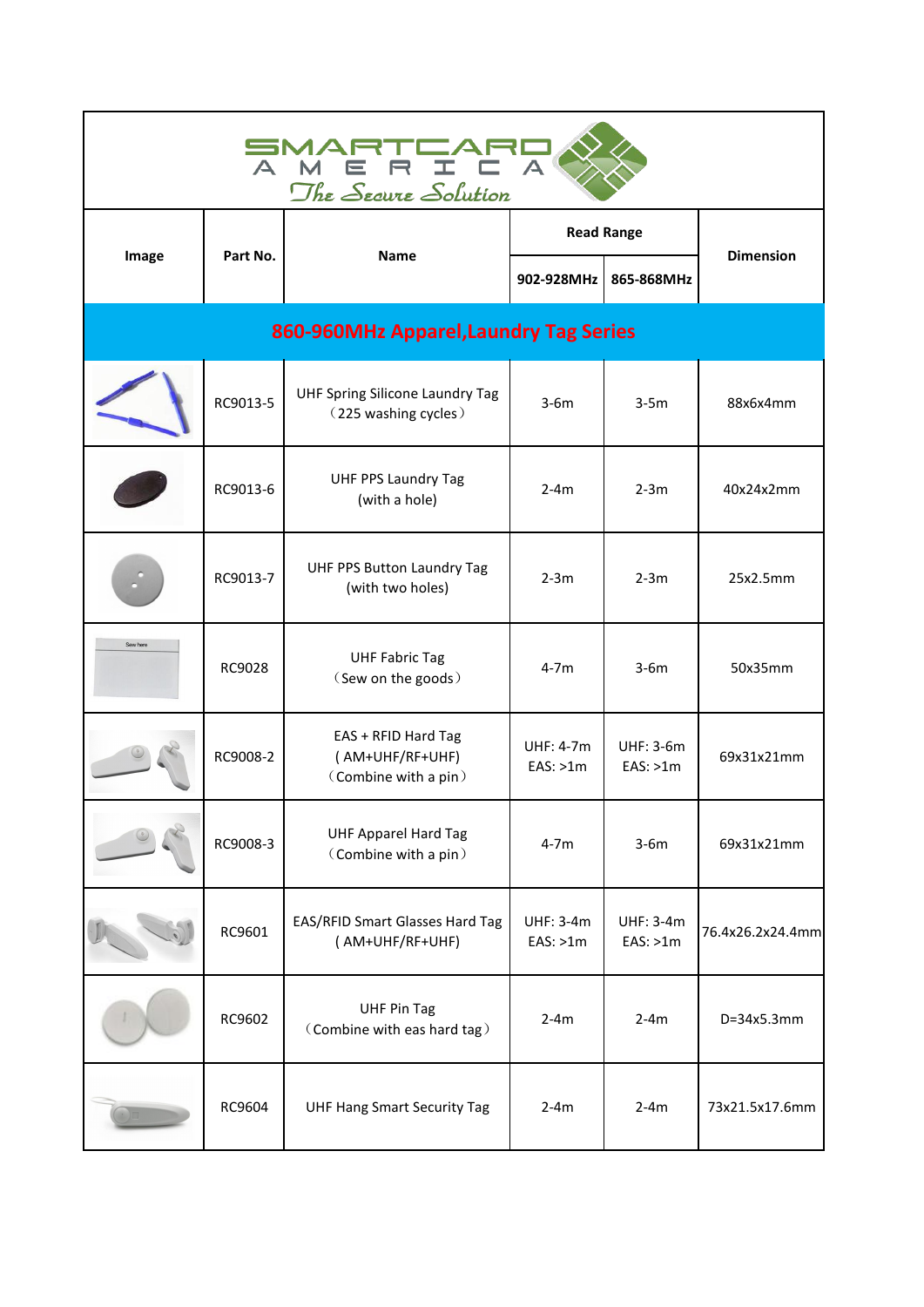

|                                                     | $\triangle$ | R<br>M<br>$\equiv$<br>The Secure Solution |              |              |              |  |  |
|-----------------------------------------------------|-------------|-------------------------------------------|--------------|--------------|--------------|--|--|
|                                                     | RC9012      | UHF PVC Hang Hard Tag                     | $4-7m$       | $3-6m$       | 85x32x1mm    |  |  |
|                                                     | RC9014      | <b>UHF Clip Hard Tag</b>                  | $4-7m$       | $4-7m$       | 70x26x16mm   |  |  |
| <b>UHF/HF/NFC Metalic Asset Tracking Tag Series</b> |             |                                           |              |              |              |  |  |
|                                                     | RCP8002     | <b>UHF PCB Metal Tag</b>                  | $4-6m$       | $4-6m$       | 95x25x3.7mm  |  |  |
|                                                     | RCP8003     | <b>UHF PCB Metal Tag</b>                  | $2-3m$       | $1.5 - 2.0m$ | 90x11x3.7mm  |  |  |
|                                                     | RCP8004     | <b>UHF PCB Metal Tag</b>                  | $2-3m$       | $1-2m$       | 52x13x2.7mm  |  |  |
|                                                     | RCP8005     | <b>UHF PCB Metal Tag</b>                  | $1 - 1.5m$   | $1-1.5m$     | 36x13x2.7mm  |  |  |
|                                                     | RCO8001     | UHF ABS Metal Tag                         | $3-5m$       | $1-2m$       | 103x24x6.8mm |  |  |
| ES TOOS M<br><b>M 300LSE</b>                        | RCO9032     | <b>UHF Acrylic Metal Tag</b>              | $3-5m$       | $3-5m$       | 75x15x2.8mm  |  |  |
|                                                     | RCO7003     | UHF Flexible Printable Metal Tag          | $3-5m$       | $3-5m$       | 95x25x0.8mm  |  |  |
|                                                     | RCC6001     | <b>UHF Ceramic Metal Tag</b>              | $4-6m$       | $4-6m$       | 25x25x3mm    |  |  |
|                                                     | RCC6003     | <b>UHF Ceramic Metal Tag</b>              | $0.8 - 1.2m$ | $0.5 - 1.0m$ | 13x9x3mm     |  |  |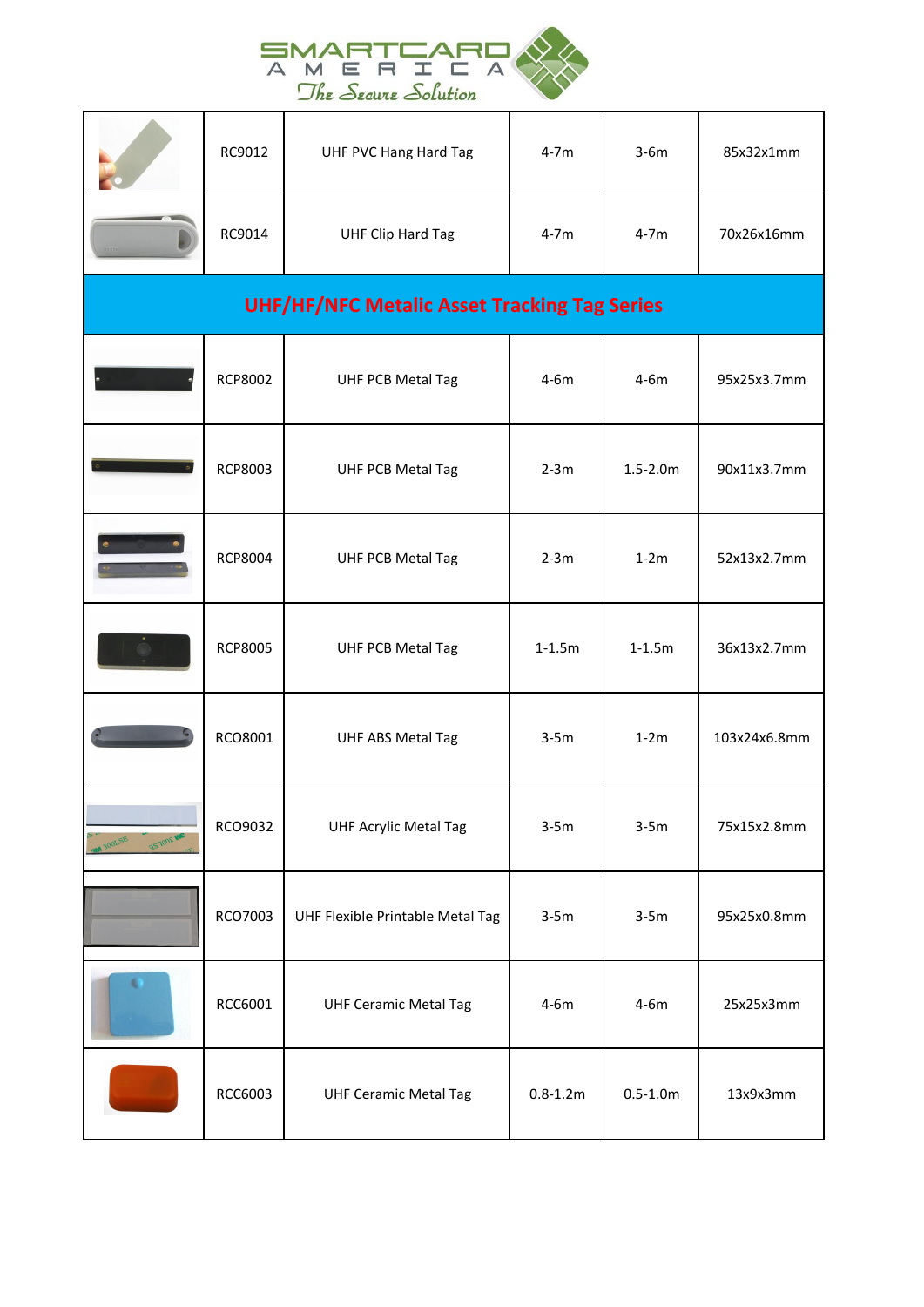

|         |         | SMARTCAR<br>$\forall$                                   |              |                 |                               |
|---------|---------|---------------------------------------------------------|--------------|-----------------|-------------------------------|
|         |         | The Secure Solution                                     |              |                 |                               |
| $\odot$ | RCC6006 | <b>UHF Ceramic Metal Tag</b>                            | $2-4m$       | $2-3m$          | 25x9x3mm                      |
|         | RCC6007 | <b>UHF Ceramic Metal Tag</b>                            | $2-3m$       | $1.5 - 2.5m$    | 16x15x1.2mm                   |
|         | RCC6012 | Micro UHF Ceramic Metal Tag                             | $0.5 - 1.2m$ | $0.5 - 1.0m$    | 4x4x3mm                       |
|         | RCC6009 | <b>UHF Small Ceramic Metal Tag</b><br>(Scalpel Control) | $0.5 - 1.2m$ | $0.5 - 1.0m$    | 4.8x4.8x3mm                   |
|         | RCC6010 | <b>UHF Small Ceramic Metal Tag</b><br>(Scalpel Control) | $1.0 - 2.0m$ | $1.0 - 2.0m$    | 10x5x3mm                      |
|         | RCC6011 | UHF Metallic Screw Embedded Tag                         | $2.0 - 3.0m$ | $2.0 - 3.0m$    | $D=24x30mm$<br>(Customizable) |
|         | RCO8009 | UHF High-temp Durable Metal Tag<br>200°C                | 11m          | 10 <sub>m</sub> | 47.87x35x7.80mm               |
|         | RCC9001 | UHF High-temp Ceramic Metal Tag<br>(200°C for one hour) | $4-6m$       | $3-5m$          | 26.5x26.5x5mm                 |
|         | RCC9002 | UHF High-temp Ceramic Metal Tag<br>(200°C for one hour) | $2-3m$       | $1.5 - 2.5m$    | 24.5x19.4x4mm                 |
|         | RCO3002 | HF/NFC Paper Anti-Metal Tag                             | $1-5cm$      |                 | 40x25mm<br>(Customizable)     |
|         | RCO3003 | Epoxy HF Anti-Metal Tag                                 | $1-5cm$      |                 | 40x25mm<br>(Customizable)     |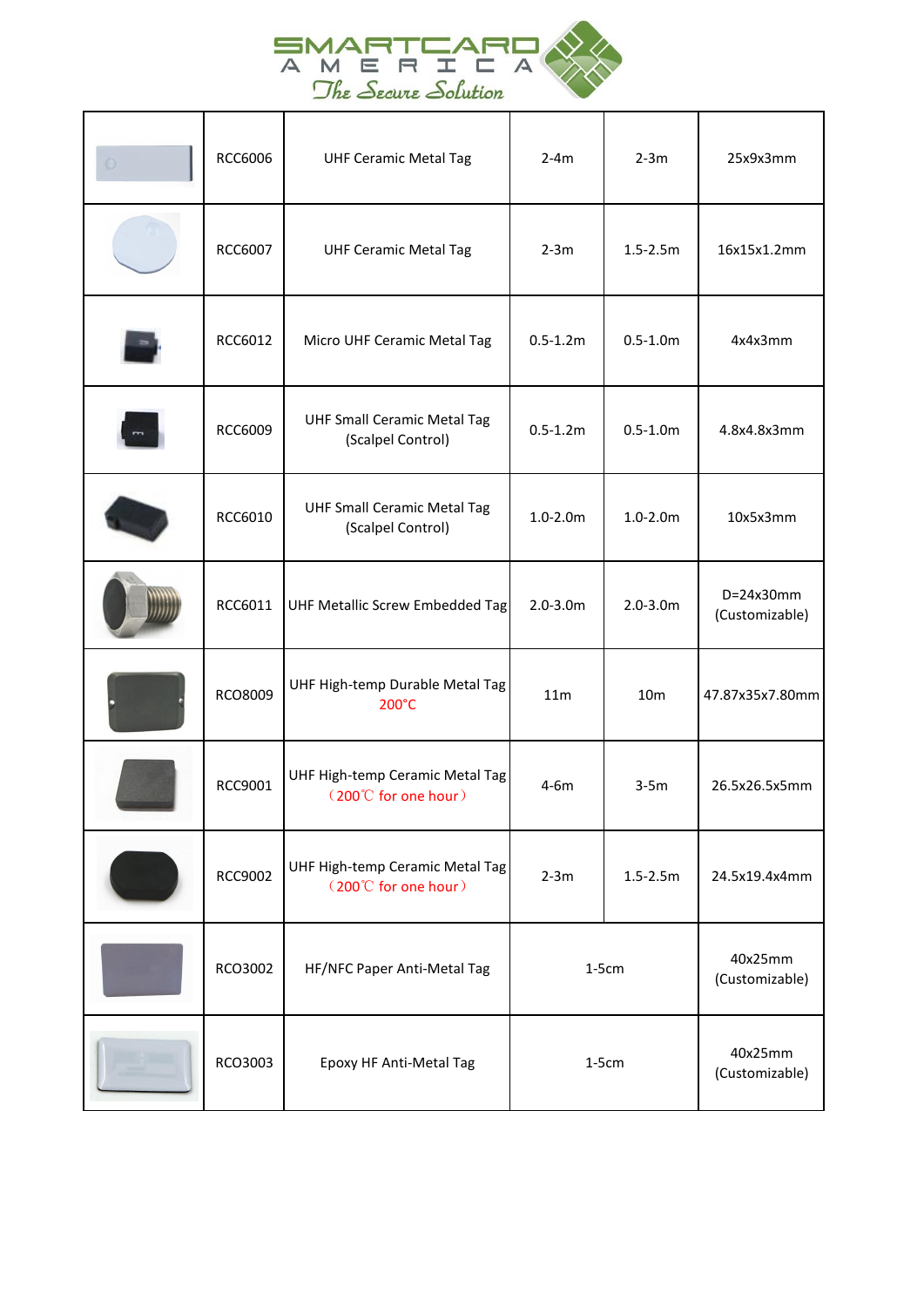

|      | $\blacktriangle$ |                                                                  |              |              |                           |
|------|------------------|------------------------------------------------------------------|--------------|--------------|---------------------------|
|      |                  | The Secure Solution                                              |              |              |                           |
|      | RCO3007          | NFC Epoxy Anti-Metal Tag                                         | $1-5cm$      |              | 40x25mm<br>(Customizable) |
| mobo | RCO3008          | NFC Epoxy Anti-Metal Tag                                         | $1-5cm$      |              | Φ25mm<br>(Customizable)   |
|      | RCO3009          | HF/NFC Anti-tamper Metal Tag                                     | $1-5cm$      |              | 40x25mm<br>(Customizable) |
|      |                  | <b>Vehicle Tracking Tag Series</b>                               |              |              |                           |
|      | RC9025           | <b>UHF Paper Anti-tamper</b><br>Windshield Tag                   | $6-10m$      | $6-10m$      | 100x40mm                  |
|      | RC9025-1         | UHF Fragile Paper Anti-tamper<br>Windshield Tag                  | $6-10m$      | $6-10m$      | 98x24mm                   |
|      | RC9020           | <b>UHF Tire Tag</b><br>(for tire producing process)              | $2-3m$       | $2-3m$       | 84x1mm                    |
|      | RC9020-1         | <b>UHF Tire Tag</b><br>(for finished tire)<br>installing inside  | $0.5 - 2.0m$ | $0.5 - 2.0m$ | 95x35x2mm                 |
|      | RC9020-2         | <b>UHF Tire Tag</b><br>(for finished tire)<br>installing outside | $0.5 - 2.0m$ | $0.5 - 2.0m$ | 85x38x2mm                 |
|      |                  | <b>UHF/HF/NFC Label Series</b>                                   |              |              |                           |
| an d | RC9017           | <b>UHF Jewelry Tag</b><br>(PET Material)                         | $3-5m$       | $3-5m$       | 68x13mm                   |
|      | RC5001           | <b>UHF Asset Label</b>                                           | $4-7m$       | $3-6m$       | 43x18mm                   |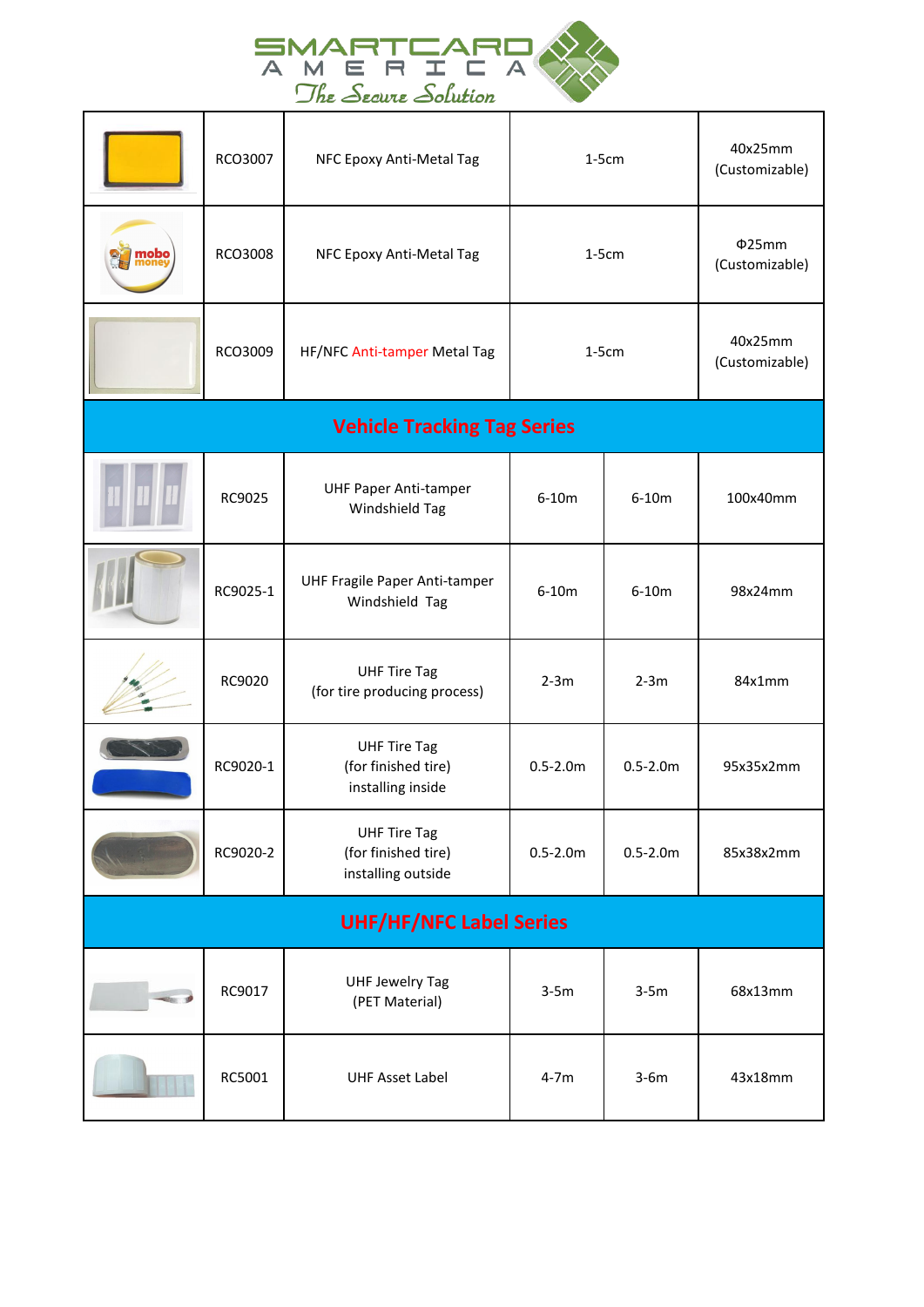

| SMA<br>TA<br>M<br>$\Box$<br>$\triangle$<br>$\equiv$<br>The Secure Solution                    |        |                                 |         |        |                                      |  |  |
|-----------------------------------------------------------------------------------------------|--------|---------------------------------|---------|--------|--------------------------------------|--|--|
|                                                                                               | RC9018 | <b>UHF Library Tag</b>          | $3-5m$  | $3-5m$ | 124x7mm                              |  |  |
| WICOW                                                                                         | RC9662 | UHF 9662 Adhesive Label         | $5-6m$  | $5-6m$ | 4x1inch<br>4x2inch<br>(Customizable) |  |  |
| <b>E</b> ENNS SAMPLE                                                                          | RC9640 | <b>UHF Asset Label</b>          | $6-8m$  | $5-8m$ | 4x1inch<br>4x2inch<br>(Customizable) |  |  |
| n y m                                                                                         | RC9654 | <b>UHF Asset Label</b>          | $6-8m$  | $5-8m$ | 4x1inch<br>4x2inch<br>(Customizable) |  |  |
|                                                                                               | RCH47  | UHF H47 Adhesive Label          | $6-8m$  | $5-8m$ | 50x50mm<br>(Customizable)            |  |  |
| <b>ENVIRONMENT AND INTERNATIONAL PROPERTY</b><br><b>IMMIGRAPHIQUE</b><br><b>EMMI-REDUMINE</b> | RCE51  | UHF E51 Adhesive Label          | $5-8m$  | $5-8m$ | 4x1inch<br>4x2inch<br>(Customizable) |  |  |
| <b>NGSNI</b><br>igail<br>IGSIN                                                                | RCE52  | UHF E52 Adhesive Label          | $5-8m$  | $5-8m$ | 4x1inch<br>4x2inch<br>(Customizable) |  |  |
| <b>MUĞMM</b>                                                                                  | RCAR61 | <b>UHF Asset Adhesive Label</b> | $4-6m$  | $4-6m$ | 44x18mm<br>(Customizable)            |  |  |
| <b>Mexicall</b>                                                                               | RCH61  | <b>UHF Asset Adhesive Label</b> | $5-8m$  | $5-8m$ | 76x20mm<br>(Customizable)            |  |  |
|                                                                                               | RC2010 | HF/NFC Sticker Tag              | 1-10cm  |        | D=25mm/35mm<br>(customizable)        |  |  |
|                                                                                               | RC2004 | HF/NFC Sticker Tag              | 1-100cm |        | 50x50mm<br>(customizable)            |  |  |
| <b>Animal Tracking Tag Series</b>                                                             |        |                                 |         |        |                                      |  |  |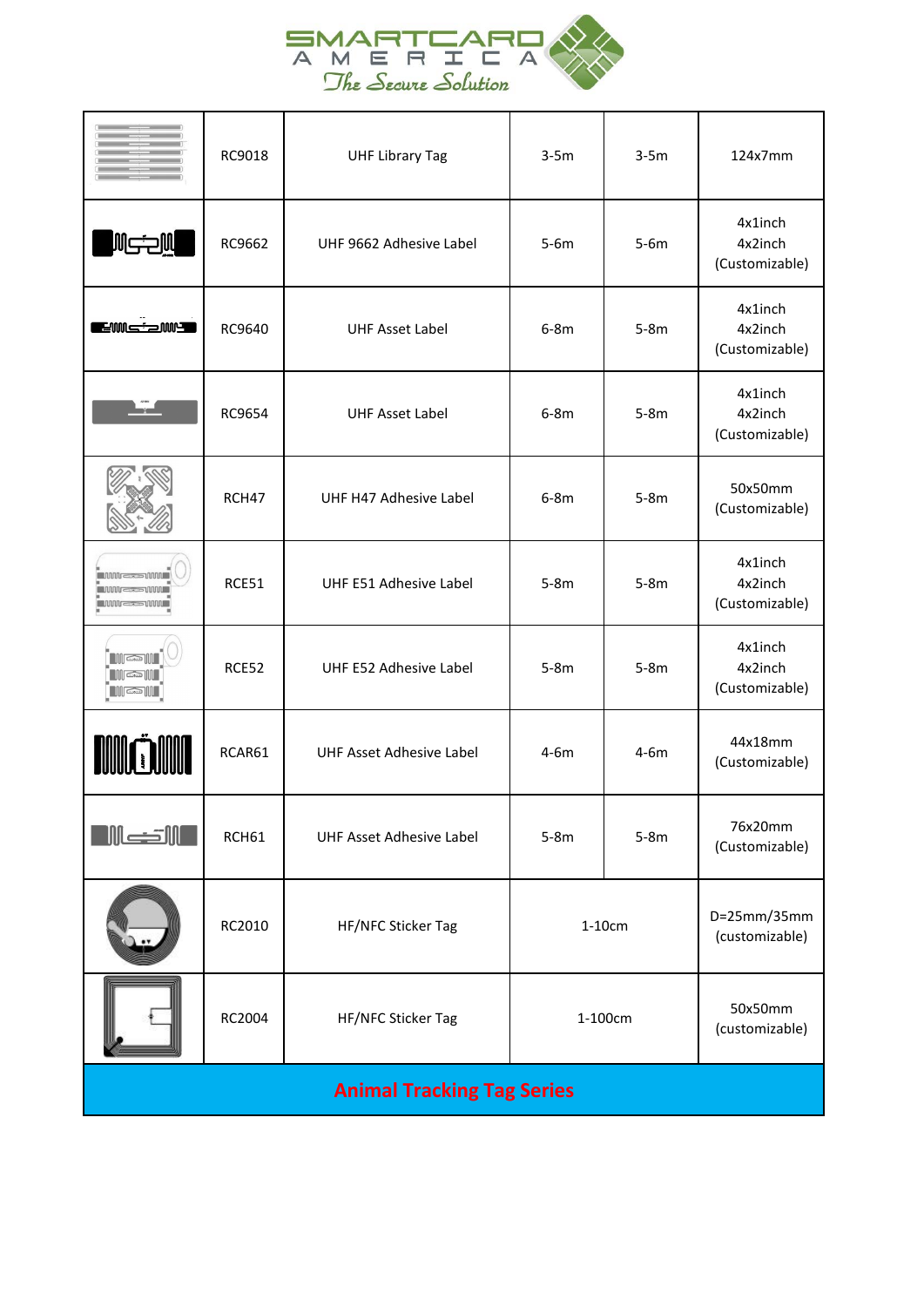

|     |          | SMARTCAR<br>A M<br>The Secure Solution                                               |                             |              |                                                 |
|-----|----------|--------------------------------------------------------------------------------------|-----------------------------|--------------|-------------------------------------------------|
|     | RC9021   | 125KHz/134.2KHz/UHF Animal Tag                                                       | LF: 2-30cm<br>UHF: 2.0-3.0m |              | 80x70mm                                         |
|     | RC9022   | 125KHz/134.2KHz/UHF Animal Tag                                                       | LF: 2-30cm<br>UHF: 0.5-1.5m |              | $D=32mm$                                        |
|     | RC9035   | 125KHz/134.2KHz Glasses Tag<br>(with syringe)                                        | 2-30cm                      |              | 2.12x12mm                                       |
|     |          | <b>UHF Special Function Tag Series</b>                                               |                             |              |                                                 |
|     | RC9003   | <b>UHF Cable Tie Tag</b>                                                             | $4-7m$                      | $4-7m$       | 320x24x4mm                                      |
| i i | RC9006   | <b>UHF Cabel Seal Tag</b>                                                            | 3-10cm                      | 3-10cm       | Tag size:<br>20x23x7mm, Cable<br>size: 210x1mm  |
|     | RC9007   | <b>UHF Cabel Seal Tag</b>                                                            | 3-10cm                      | 3-10cm       | Tag size:<br>19x23x23mm,<br>Cable size: 210x1mm |
|     | RC9036   | UHF Flexible High Temperature<br><b>Embedded Tag</b><br>$(200^{\circ}C$ for 2 hours) | $2-3m$                      | $2-3m$       | 84x1mm                                          |
|     | RC8023   | <b>UHF Ground Embedded Tag</b><br>(withstand high pressure)                          | $0.5 - 1.0m$                | $0.5 - 1.0m$ | Φ40x25mm                                        |
|     |          | <b>Personnel Tracking Tag Series</b>                                                 |                             |              |                                                 |
|     | RC9005-1 | <b>UHF Silicone Wristband</b>                                                        | $0.5 - 1.0m$                | $0.5 - 1.0m$ | D=50/55/64/72mm                                 |
|     | RC9005-3 | UHF Remote Wristband Tag                                                             | $1.0 - 2.0m$                | $1.0 - 2.0m$ | 258x21x10mm                                     |
|     | RC9004   | UHF Disposable PVC Wristband<br>Tag                                                  | $2-6m$                      | $2-6m$       | 303x25mm<br>(Customizable)                      |